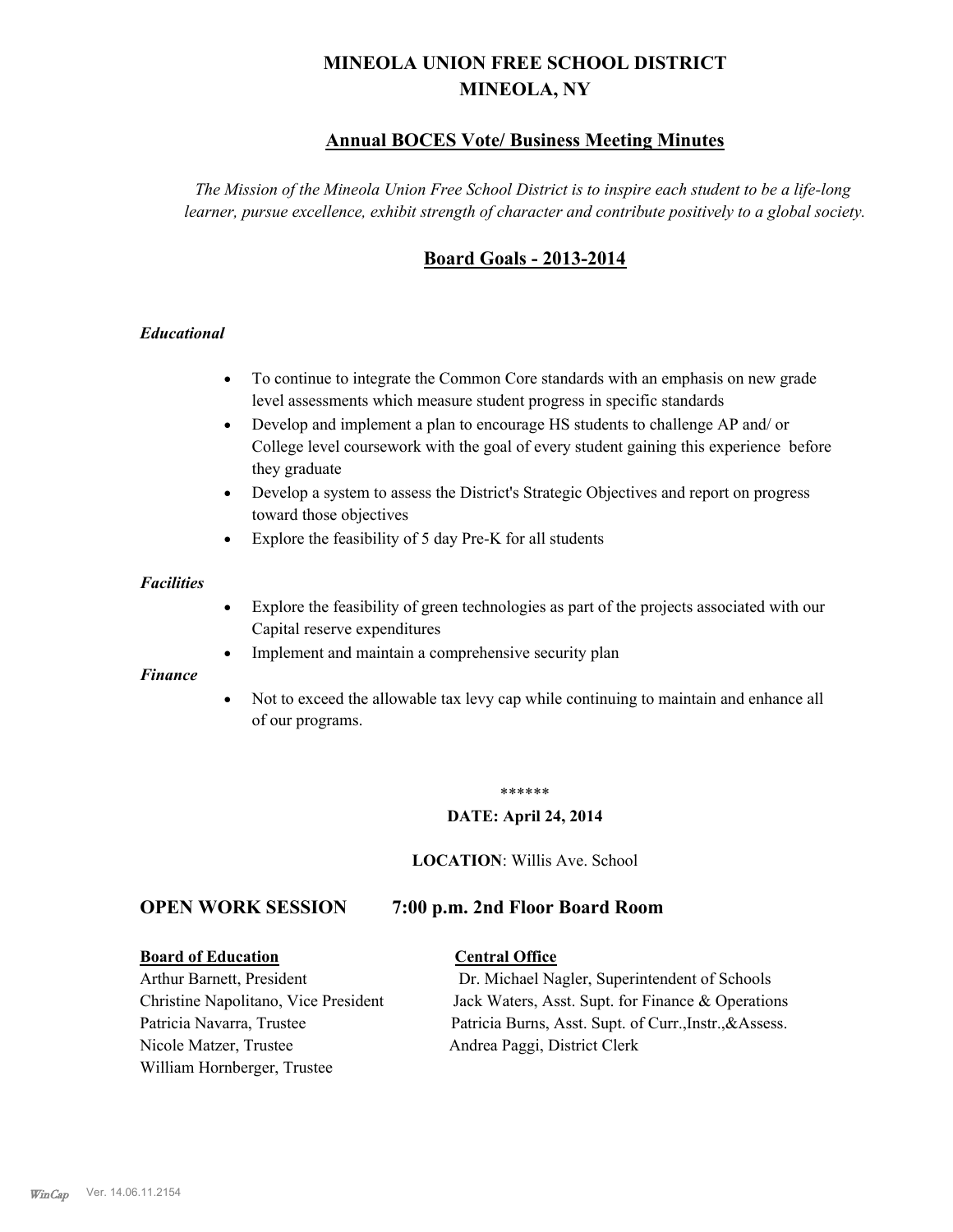#### **E. Dais & Visitor Introductions**

Absent: Patricia Burns

### **F. High School Student Organization Report**

Tonight's Student Organization report was by Pallak Anad and Felicia Vella. Pallak reported that AP exams at the High School will begin on May 5th and run for two weeks. She stated the school year for seniors is winding down and they will be attending an assembly next Wednesday evening with their parents- "Choices and Consequences". The SO election is coming up at the High School and the students will vote on next year's Board. Felicia reported on three upcoming music events: the 8th/9th grade production of Mulan will take place on 5/9 and 5/10; the treble Choir will be performing at Lincoln Center on Monday evening at 8pm; and Marching Band begins its new season on May 1st.

#### **G. BOE Reports**

#### **a. Comments from Board Trustees**

Nicole Matzer stated that she hopes that everyone enjoyed their long break.

Patricia Navarra stated that she enjoyed the Regatta and congratulated Meadow Drive on their successful event. Ms. Navarra thanked the District Council for hosting the neighborhood event- Budget presentation, which will take place at Meadow Drive and Hampton Street on May 6th and 7th at 4pm.

# **b. Comments from Board President**

Mr. Barnett stated that he would just like to acknowledge a few individuals. First, he would like to thank Jack Waters for all of his hard work in putting together the budget, details to be presented later in the meeting. He also thanked Nicole Matzer and Maugie Mannion for volunteering to run for the Board to serve the community. Finally, Mr. Barnett acknowledged Lindsay Spanhake, who has been recognized as Nassau County Middle School Math teacher of the year. He stated that we are lucky to have her in the District.

#### **c. Comments from Superintendent**

The Superintendent stated that he will be inviting Ms. Spanhake to the next meeting to be recognized and he thanked Andrew Casale, IL, for nominating Ms. Spanhake. He stated that Mineola now has an APP, which is a free download. As of 4/28, there will be a new feature on the website which will enable individuals to email any questions about the District that they want and it will be routed to the appropriate person. The Superintendent stated that he will let the community know about this feature. Dr. Nagler stated that the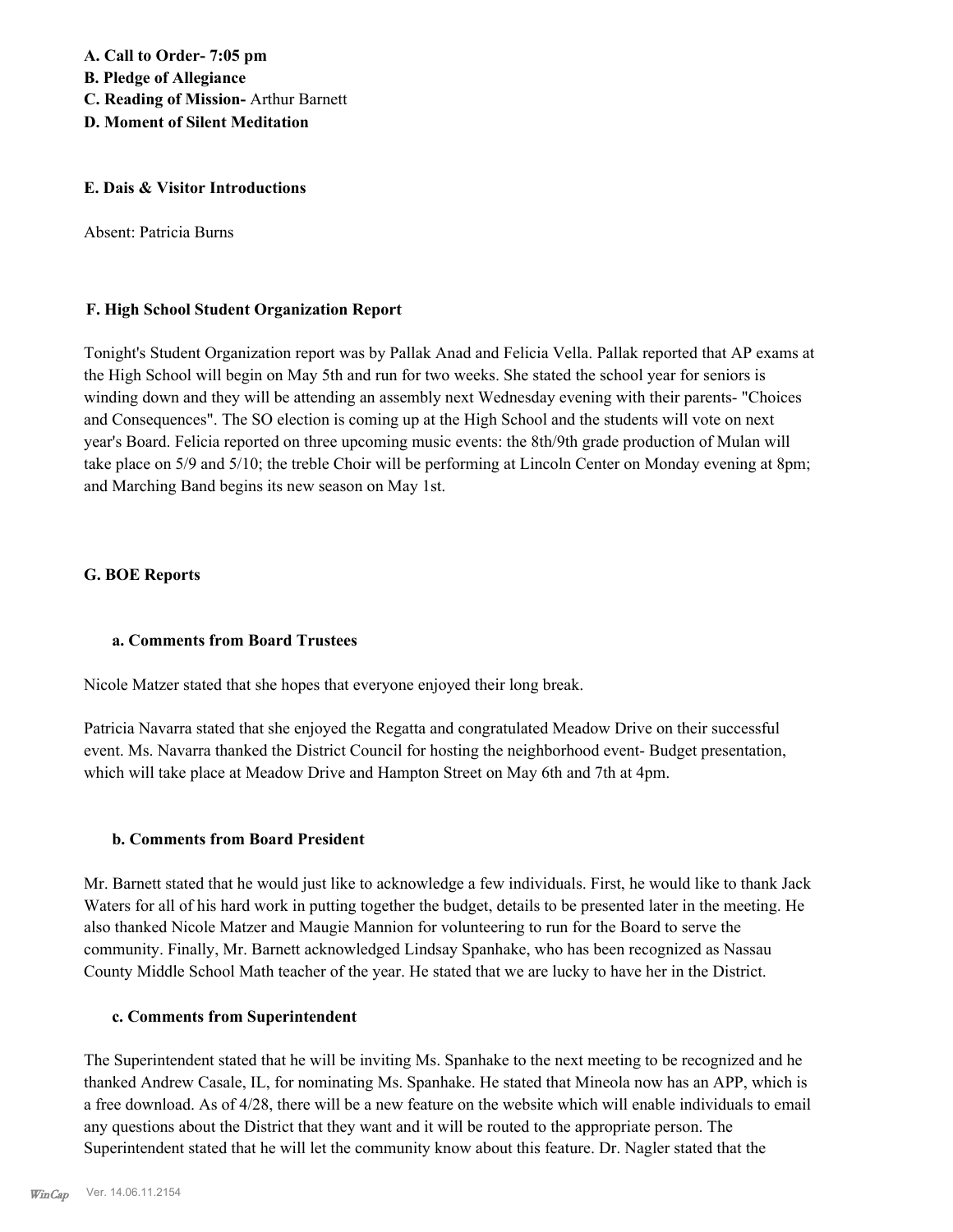climate surveys closed before the break. It was reported that there was strong turnout by students and teachers; however he was disappointed with the lack of parent response. The Superintendent stated that "Meet the Candidate" Night will take place on May 5th, there are two candidates running and the event will be hosted by District Council. Dr. Nagler stated that he would like to thank Pat for suggesting informal budget meetings at Meadow and Hampton and the dates have been set for 5/6 and 5/7 at 4pm. Finally, Dr. Nagler gave an update on the Fuel Station project: moving along very well and there will be a production meeting next week. The pump contractors are in now and the asphalt should be done next week.

#### **H. Old Business**

Ms. Napolitano asked for an update on the status of the summer camps. Dr. Nagler stated that he will send the Board an update in the Friday report, once he receives the numbers.

Ms. Matzer stated that she has downloaded the new APP and it is fun to use and asked who will be responsible for updating the APP. The Superintendent stated that each school will be responsible and he thanked Katie Sheehan for setting up the APP.

There was no additional old business.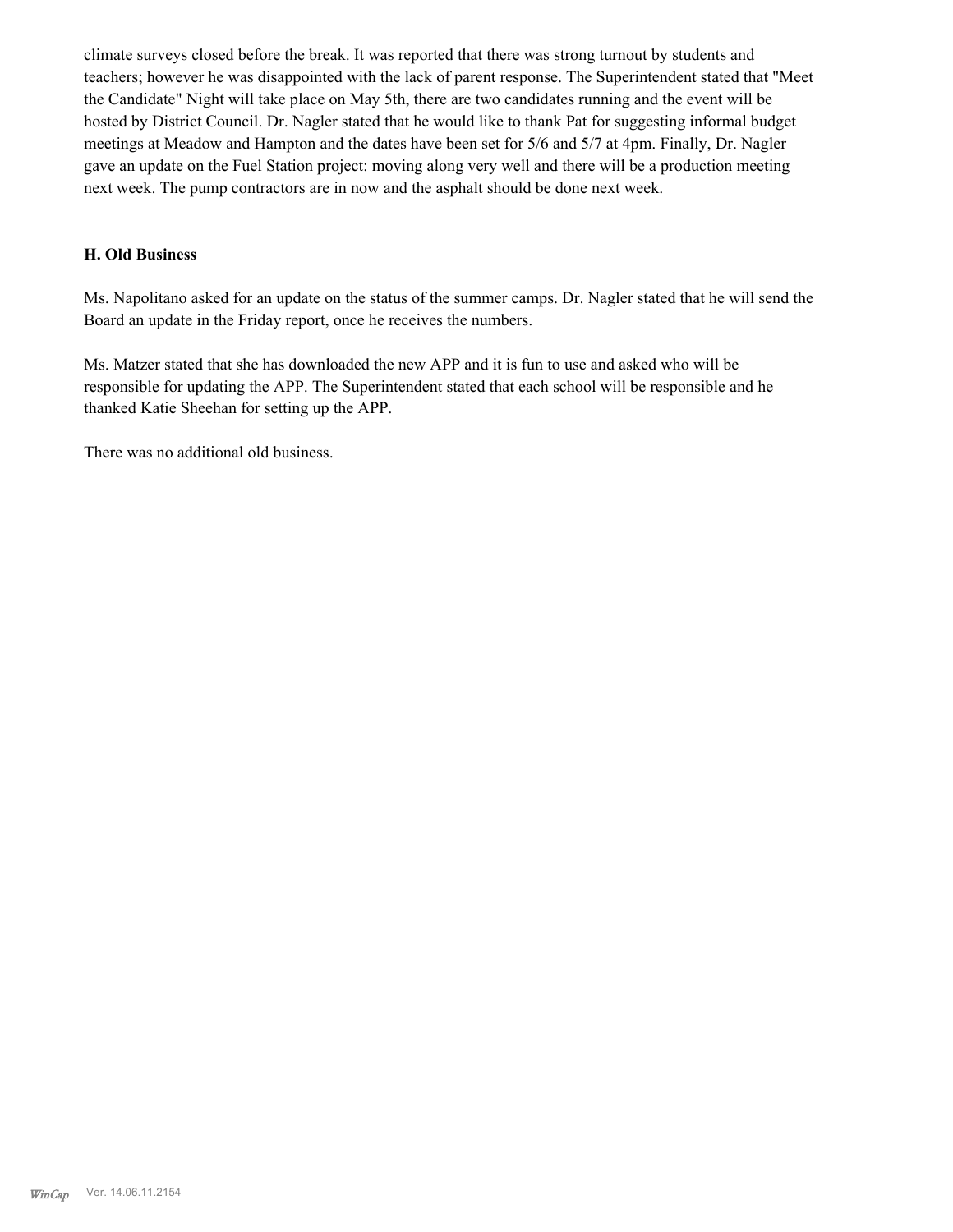## **I. New Business**

# **Adoption of 2014/15 Budget and Property Tax Report Card**

**RESOLUTION # 54 - BE IT RESOLVED** that the Mineola Board of Education approves the Adoption of the 2014- 2015 Education Plan and Budget in the amount of \$87,799,041, as submitted or, if necessary, with revisions, and further

**BE IT RESOLVED** that the Board of Education of the Mineola School approves the real property tax report card prepared by the District's Business Office for the 2014 Annual District Meeting: and be it further

**RESOLVED** that a copy of said report card shall be submitted to the State Education Department by the end of the next business day following this approval.

**Motion:** Nicole Matzer **Second:** Patricia Navarra

Discussion: The Superintendent stated that the formal budget hearing will be held on May 8th and tonight he will present some of the 2014-15 highlights. \*please see Superintendent report for these highlights\*.

| Yes: | William Hornberger    | No: | None |
|------|-----------------------|-----|------|
|      | Nicole Matzer         |     |      |
|      | Patricia Navarra      |     |      |
|      | Christine Napolitano  |     |      |
|      | <b>Arthur Barnett</b> |     |      |
|      |                       |     |      |

**Passed:** Yes

#### **Impartial Hearing Officer Rates**

**RESOLUTION # 55 -RESOLVED** that the Board of Education of the Mineola Union Free School District, upon recommendation of the Superintendent of Schools, shall compensate Impartial Hearing Officers who have been certified by the Commissioner of Education of the State of New York to serve as Impartial Hearing Officers in accordance with Education Law Section 4404 (1) and 8N.Y.C.R.R. Section 200.1(x), at the following rates for services and expenses:

[1] Certified Impartial Hearing Officers shall be compensated at the rate of one hundred dollars (\$100) per hour for time spent in pre-hearing, hearing, and post-hearing activities of researching and writing a decision. The District does not and will not pay for hearing dates which are adjourned or cancelled, regardless of the reason, when the adjournment or cancellation is on two or more business days' notice.

[2] Certified Impartial Hearing Officers will be reimbursed for reasonable and customary office expenses of photocopying, postage and facsimiles incurred and for travel time to and from the hearing at the rate of forty dollars (\$40) per hour.

[3] Automobile travel shall be reimbursed at the then-current per mile rate which is established from time-to-time for travel by District employees and representatives.

[4] Train travel shall be reimbursed at the actual reasonable costs incurred by the Impartial Hearing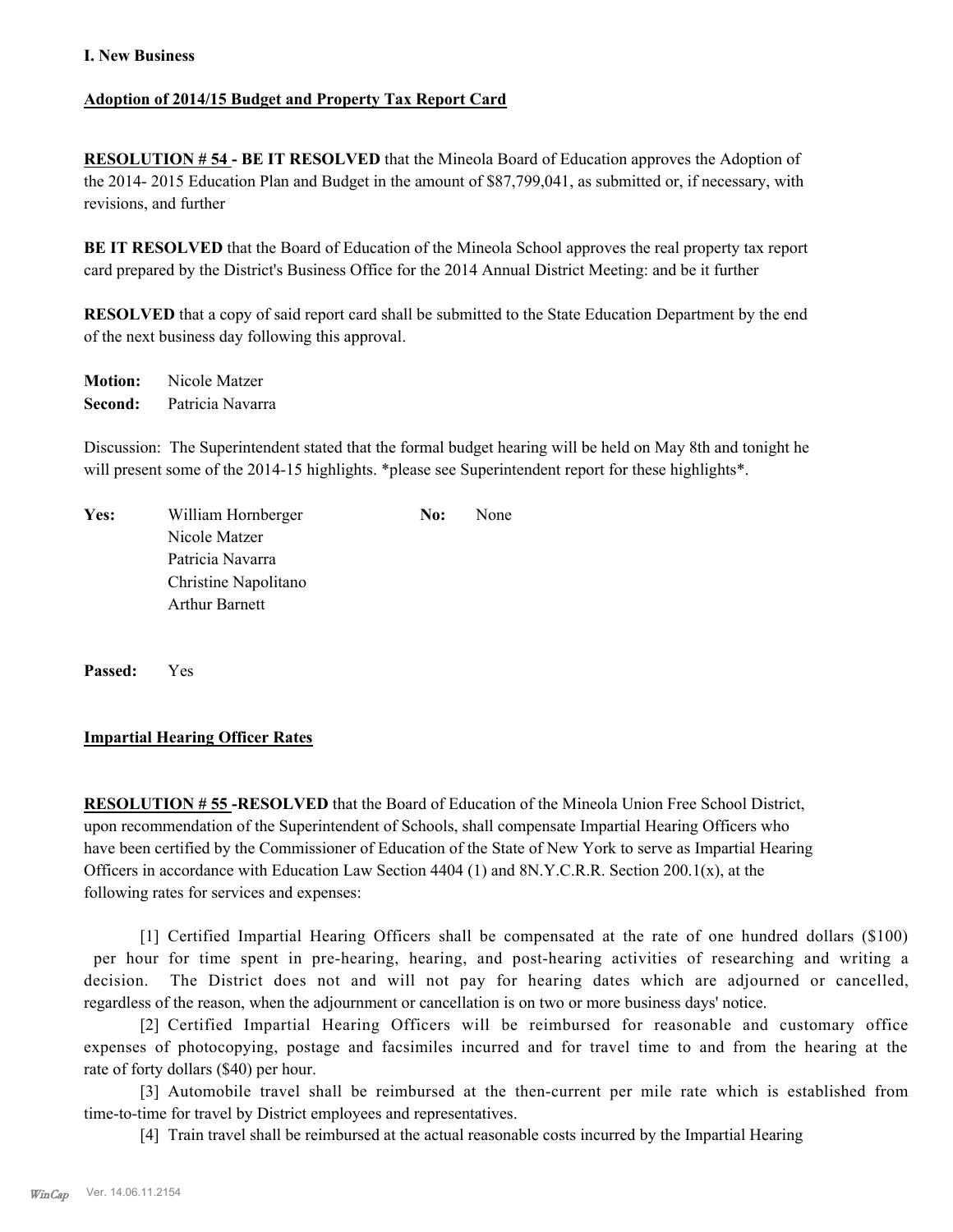Officer. It is anticipated that any airline travel will not be reimbursed without prior approval from the Board of Education.

[5] The District will reimburse Impartial Hearing Officers for the cost of their lodging up to one hundred dollars (\$100) per night with receipt submitted or sixty dollars (\$60) per night without receipt submitted for hearing dates that fall on consecutive days.

**Motion:** Christine Napolitano

**Second:** William Hornberger

Discussion: The Superintendent stated that this resolution will become a part of the annual Re-organization Meeting, to determine how to compensate a Partial Hearing Officer when needed. There was no additional discussion.

| Yes: | William Hornberger    | No: | None |
|------|-----------------------|-----|------|
|      | Nicole Matzer         |     |      |
|      | Patricia Navarra      |     |      |
|      | Christine Napolitano  |     |      |
|      | <b>Arthur Barnett</b> |     |      |
|      |                       |     |      |

**Passed:** Yes

# **2014-2015 Cooperative Bid- Materials & Supplies (Bus, Van- Auto parts & Transmissions)**

**RESOLUTION # 56- WHEREAS,** It is the plan of the Garden City UFSD, Herricks UFSD, Mineola UFSD, Great Neck UFSD, Levittown UFSD, North Shore Central School District, Port Washington UFSD, East Rockaway School District, Roslyn UFSD, Long Beach UFSD and Island Park UFSD, Floral Park-Bellerose School District, Plainedge School District in Nassau County, New York to bid jointly for Materials & Supplies (Bus & Auto Parts) and

**WHEREAS,** The Mineola School District is desirous of participating with other school districts in Nassau County in the joint bidding of the commodities mentioned above as authorized by General Municipal Law, Section 119-0 and

**WHEREAS,** The Mineola School District wishes to appoint a committee to assume the responsibility for drafting of specifications, advertising for bids, accepting and opening bids, tabulating bids, reporting the results to the Boards of Education and making recommendations thereon, therefore

**BE IT RESOLVED.** That the Board of Education of the Mineola School District hereby appoints David C. Murphy, Jr., of the Garden City School District to represent it in all matters related above, and

**BE IT FURTHER RESOLVED,** That the *Mineola School District Board of Education authorizes the above* mentioned committee to represent it in all matters leading up to the entering into a contract for the purchase of the above mentioned commodities, and

**BE IT FURTHER RESOLVED,** That the Mineola School District Board of Education agrees to assume its equitable share of the costs of the cooperative bidding, and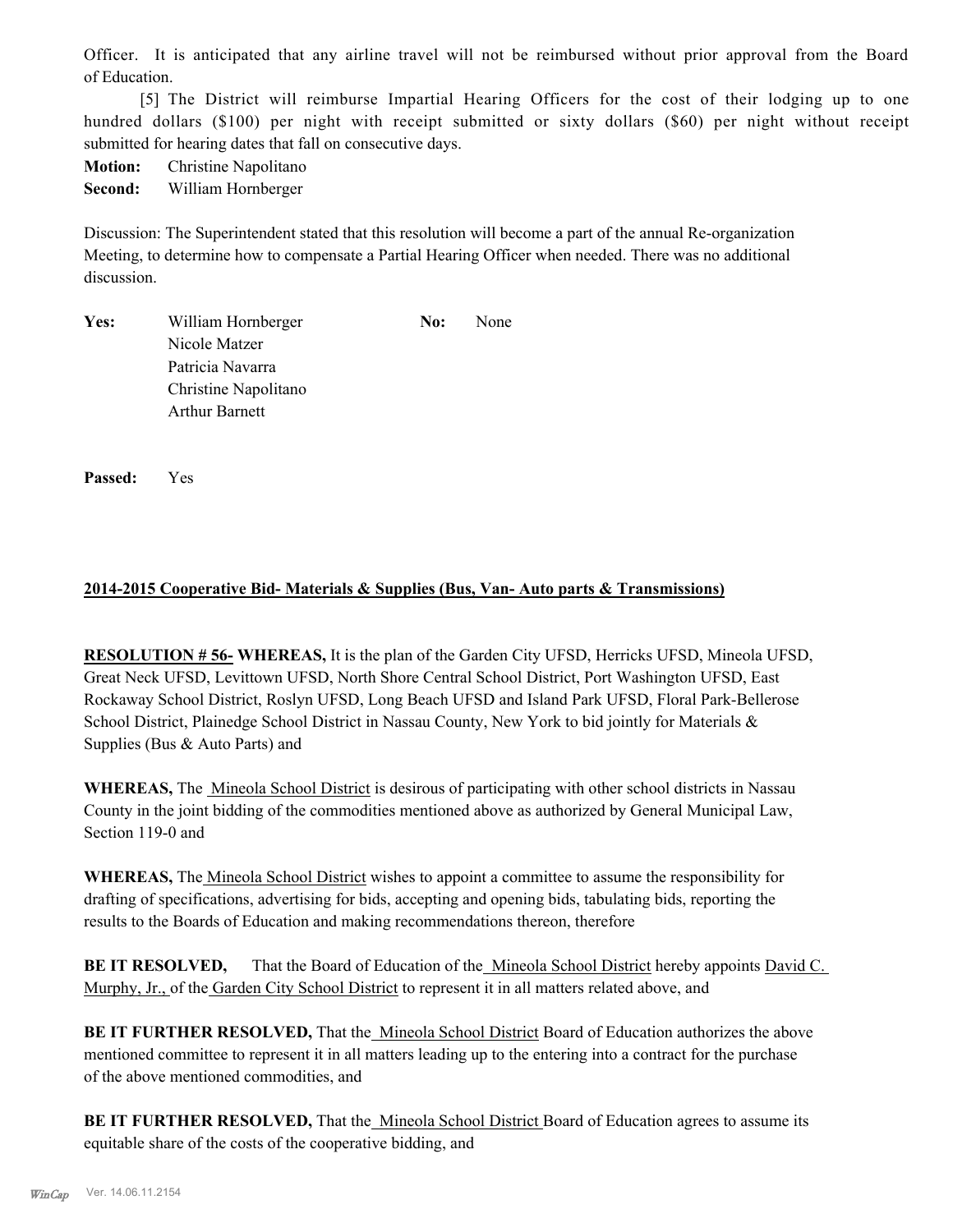BE IT FURTHER RESOLVED, That the Mineola School District Board of Education agrees (1) to abide by the majority decisions of the participating districts on quality standards: (2) that unless all bids are rejected, it will award contracts according to the recommendations of the committee: (3) that after award of contract(s) it will conduct all negotiations directly with the successful bidder(s)

**Motion:** William Hornberger **Second:** Nicole Matzer

Discussion: The District joins in on various Cooperative bids with other Districts in order to get better pricing or services which will benefit all of the Districts. This Cooperative bid is for auto and bus parts.

| Yes: | William Hornberger    | No: | None |
|------|-----------------------|-----|------|
|      | Nicole Matzer         |     |      |
|      | Patricia Navarra      |     |      |
|      | Christine Napolitano  |     |      |
|      | <b>Arthur Barnett</b> |     |      |

**Passed:** Yes

# **Adoption of BOCES 2014-2015 Annual Operating Budget**

**RESOLUTION # 57-BE IT RESOLVED** that the Board of Education of the Mineola Union Free School District approves the Nassau BOCES Proposed Administrative Operations Budget for the 2014/2015 school year in the amount of \$19,893,955.

**Motion:** Christine Napolitano **Second:** Nicole Matzer

Discussion: The Superintendent stated that most of the 56 school districts participate in BOCES. They will often provide services which school districts cannot afford. All Districts are asked to vote on the BOCES proposed budget annually.

| Yes: | William Hornberger    | No: | None |
|------|-----------------------|-----|------|
|      | Nicole Matzer         |     |      |
|      | Patricia Navarra      |     |      |
|      | Christine Napolitano  |     |      |
|      | <b>Arthur Barnett</b> |     |      |

**Passed:** Yes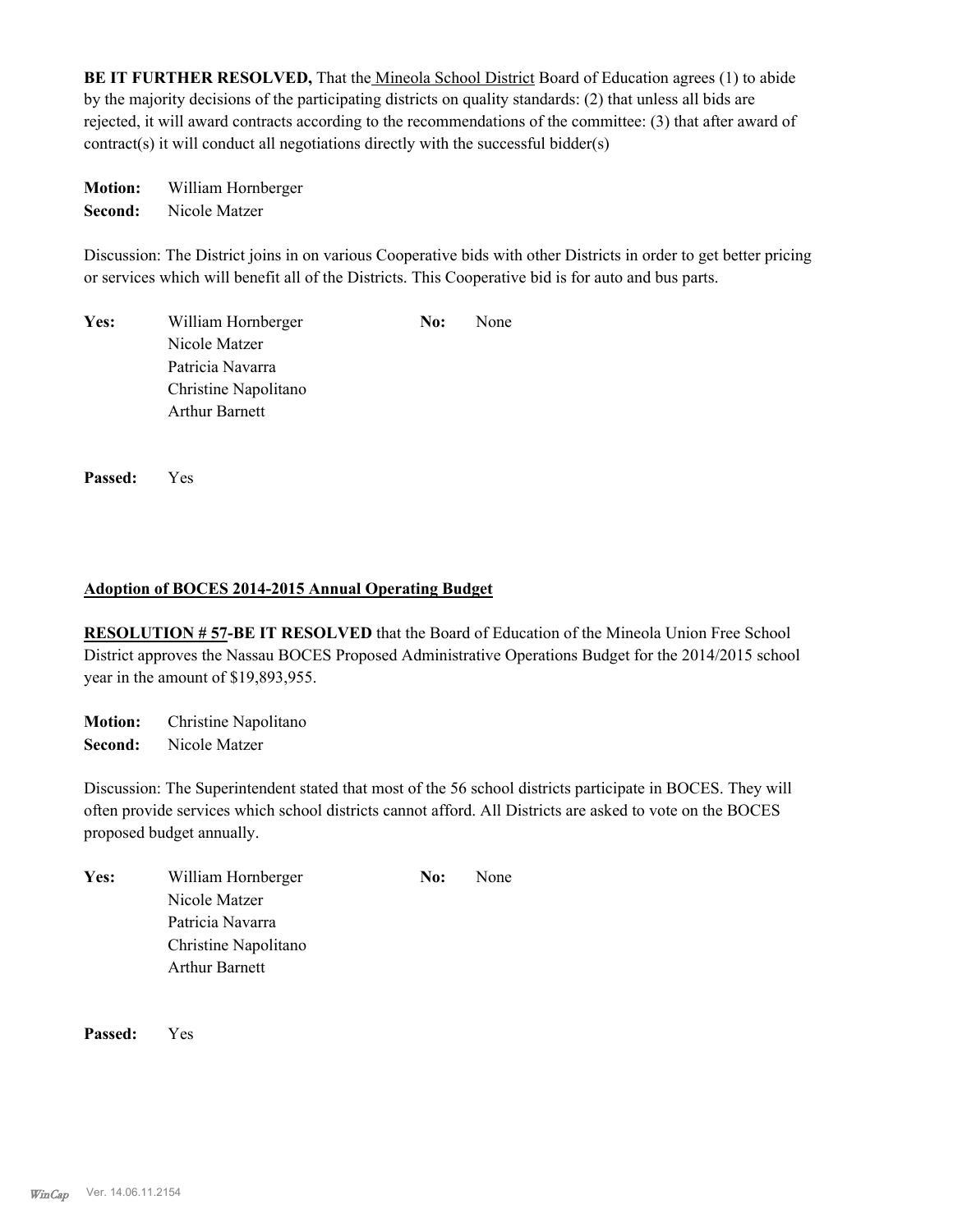## **Election of BOCES Candidates**

**RESOLUTION #58-BE IT RESOLVED** that the Mineola Board of Education cast one (1) vote for three of the following candidates listed below to fill the Board of Cooperative Educational Services of Nassau County (BOCES) for three (3), three (3) year terms commencing July 1, 2014.

- 1. Deborah Ann Coates X 103 Hardy Lane Westbury, NY 11590 East Meadow UFSD
- 2. Eric B. Schultz X One Scott Place Plainview, NY 11803 Plainview- Old Bethpage CSD
- 3. William P. Stris \_\_\_\_\_\_\_ 41 Parkwold Drive East Valley Stream, NY 11580 Valley Stream CHSD
- 4. Stephen B. Witt X 105 Finucane Place Woodmere, NY 11598 Hewlett-Woodmere CHSD

| <b>Motion:</b> | Nicole Matzer    |
|----------------|------------------|
| Second:        | Patricia Navarra |

Discussion: Prior to taking the vote, Ms. Navarra made a motion to recommend supporting the incumbents, as they have all done a good job and there is no need to replace them. This motion was second by Christine Napolitano. The Board was polled and all were in agreement. The motion passed. The Board was polled on Resolution #58.

| Yes: | William Hornberger    | No: | None |
|------|-----------------------|-----|------|
|      | Nicole Matzer         |     |      |
|      | Patricia Navarra      |     |      |
|      | Christine Napolitano  |     |      |
|      | <b>Arthur Barnett</b> |     |      |

**Passed:** Yes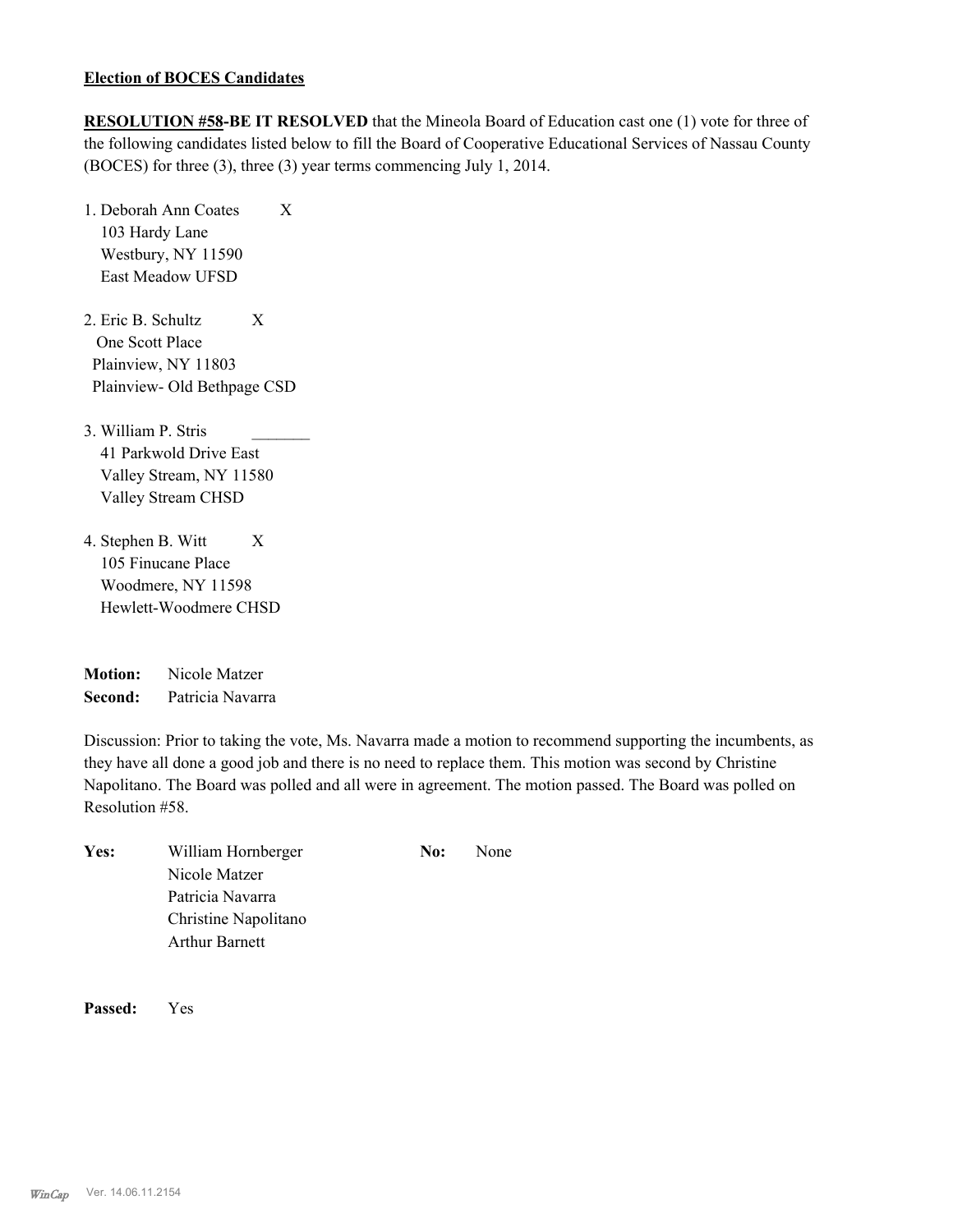#### **J. Consensus Agenda**

**RESOLUTION # 59- BE IT RESOLVED** that the Board of Education approves the consensus agenda items J.1.a. through J.7.a., as presented.

| <b>Motion:</b> | Christine Napolitano                                                                                     |     |      |
|----------------|----------------------------------------------------------------------------------------------------------|-----|------|
| Second:        | William Hornberger                                                                                       |     |      |
| Yes:           | William Hornberger<br>Nicole Matzer<br>Patricia Navarra<br>Christine Napolitano<br><b>Arthur Barnett</b> | No: | None |
|                |                                                                                                          |     |      |

**Passed:** Yes

# 1. **Accepting of Minutes**

That the Board of Education accepts the minutes of the March 20, 2014 Business Meeting and the April 3, 2014 Workshop Meeting as presented. a.

# 2. **Instruction**

- a. Leave(s) of Absence/Child Rearing
- That the Board of Education grants a request to Maureen Wojis-Reyhanian, for a Leave of Absence, for child-rearing purposes, using accumulated sick days, starting approximately July 8, 2014. 1.
- That the Board of Education grants a request to Kim Morrissey for an extension to her unpaid Leave of Absence, for child-rearing purposes, effective September 1, 2014 to June 30, 2015. 2.
- Appointment(S) Sub Teacher per diem The Board of Education accepts the following individual(s) as Per Diem Substitute Teacher(s) for the current school year, at a daily rate of \$100.00 per day; and retirees at a daily rate of \$125.00 per day.: b.

EMPLOYEE NAME EMPLOYEE CERTIFICATION 1. Stefanie Cristina Childhood Ed (Grades 1-6)

- c. Appointments 45 Day Subs
- That the Board of Education approves the appointment of Michelle Topel, to the position of 45 Day Substitute Teacher for Lisa Fiocco, starting approximately April 23, 2014 to on or before June 30, 2014; Salary: Days 1-20, \$100.00, Days 21-39 \$110.00, Days 40-45 \$120, Day 46 MA, Step 1, \$67,942 contract salary pro rated. 1.
- d. Appointment(S) Perm Sub
- That the Board of Education approves the appointment of Stefanie Cristina, to the position of Permanent Substitute Teacher at Jackson Avenue School, effective April 25, 2014 to May 31, 2014. Salary: \$100 per day 1.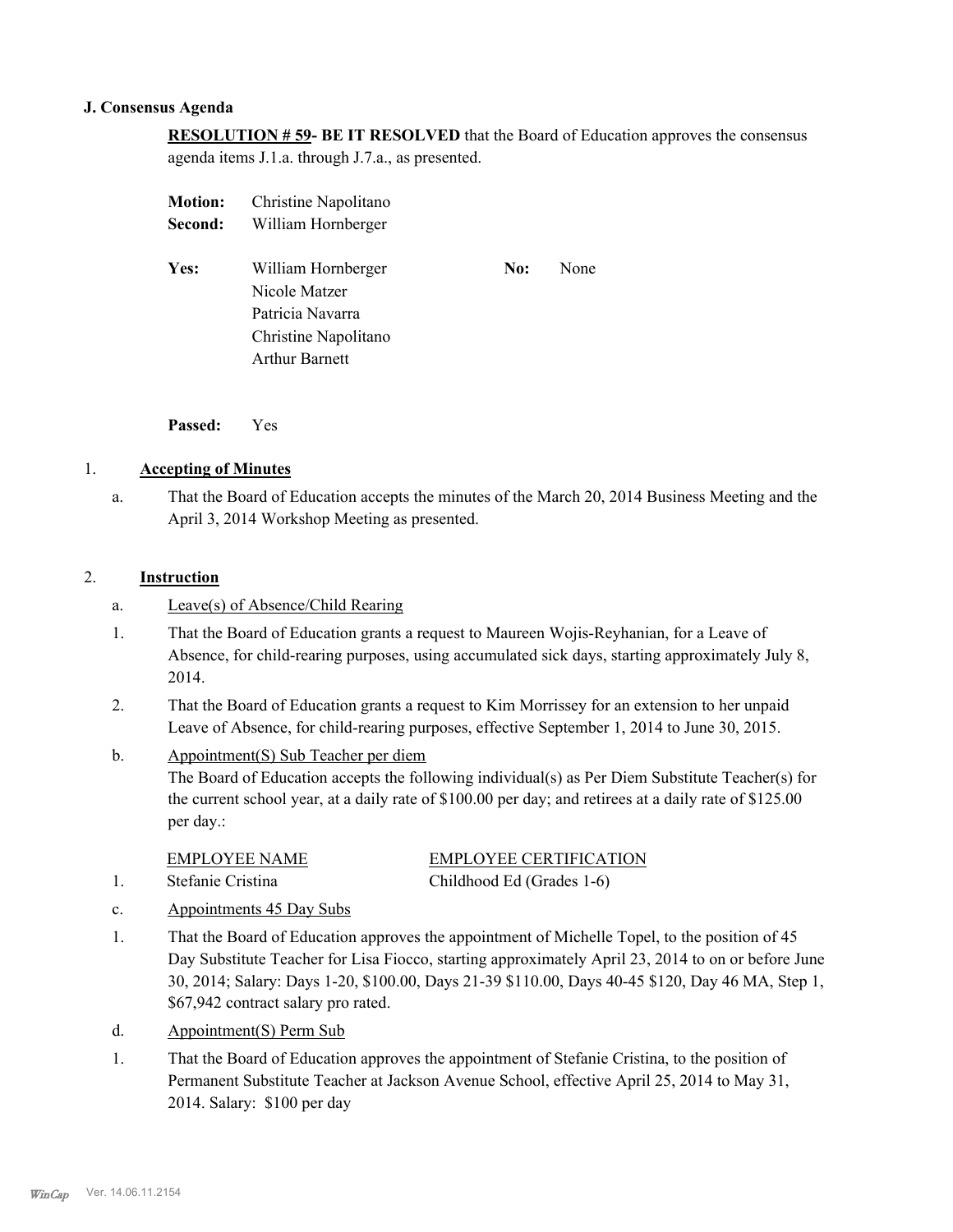Appointment(S) Summer Jumpstart e.

> That the Board of Education approves the following teachers for the Summer Jump start Program, to be funded by Title III LEP (Salary, hourly summer wages are based on the MTA contractual rates):

|                  | <b>EMPLOYEE NAME</b> | ГEР             | <b>STIPEND</b>   |
|------------------|----------------------|-----------------|------------------|
|                  | Laura Kligman        |                 | \$1,895.70       |
| 2                | Andrea Romano        | 3               | \$2,049.30       |
| 3.               | Teri Wolfe           | 3               | \$2,049.30       |
| $\overline{4}$ . | Laura J. Baldwin     | Sub (Step $1$ ) | \$58.14 per hour |
|                  | Samantha Sanchez     | Sub (Step $1$ ) | \$58.14 per hour |

# 3. **Instruction: Committee on Special Education**

a. That the Board of Education approves the CSE/CPSE/SCSE recommendations for programs and services for students with IEPs for the time period from 3/1/14- 3/31/14. Please be advised that all of the parents have received the student's IEP and a copy of their DUE process rights.

# 4. **Instruction: Contracted**

a. That the Board of Education accepts the Special Education Services Contract for a Parentally Placed student between Bellmore Merrick UFSD and the Mineola UFSD for the 2013- 2014 school year.

b. That the Board of Education accepts the Nursing Services Contract between Health Source Group and the Mineola UFSD for the 2014- 2015 school year.

c. That the Board of Education accepts the Related Services Agreement between Gayle E. Kligman Therapeutic Resources and the Mineola UFSD for the 2014- 2015 school year.

# 5. **Civil Service**

- a. Resignation(s)
- That the Board of Education accept the resignation of Claire Gavin, part time Teacher Aide at the Middle School, effective April 11, 2014. 1.
- b. Appointments
- That the Board of Education approve the appointment of Francis Feeley to the position of 5 Hour Bus Driver to replace Gonzalo Urrutia, effective April 28, 2014. Salary will be \$21,819 on Step 1. Probation is 26 weeks. 1.
- That the Board of Education approve, pending budget approval, 11 Teachers-in-Training positions for the Summer Special Education Program, effective July 1, 2014 through August 11, 2014 at the Middle School. Salaries will be \$8.50 to \$9.00 per hour. The hours will run from 8:15 am to 1:45 pm. 2.
- That the Board of Education approve, pending budget approval, 27 Summer Cleaner positions effective July 7, 2014 through August 15, 2014. It will be a seven hour day, Monday through Friday at \$8.00 per hour. 3.
- c. Leave(s) of Absence
- That the Board of Education approve a paid Medical Leave of Absence to Gonzalo Gonzalez, Cleaner at the High School, due to surgery, effective March 28, 2014. Time frame for his return is undetermined at this time. 1.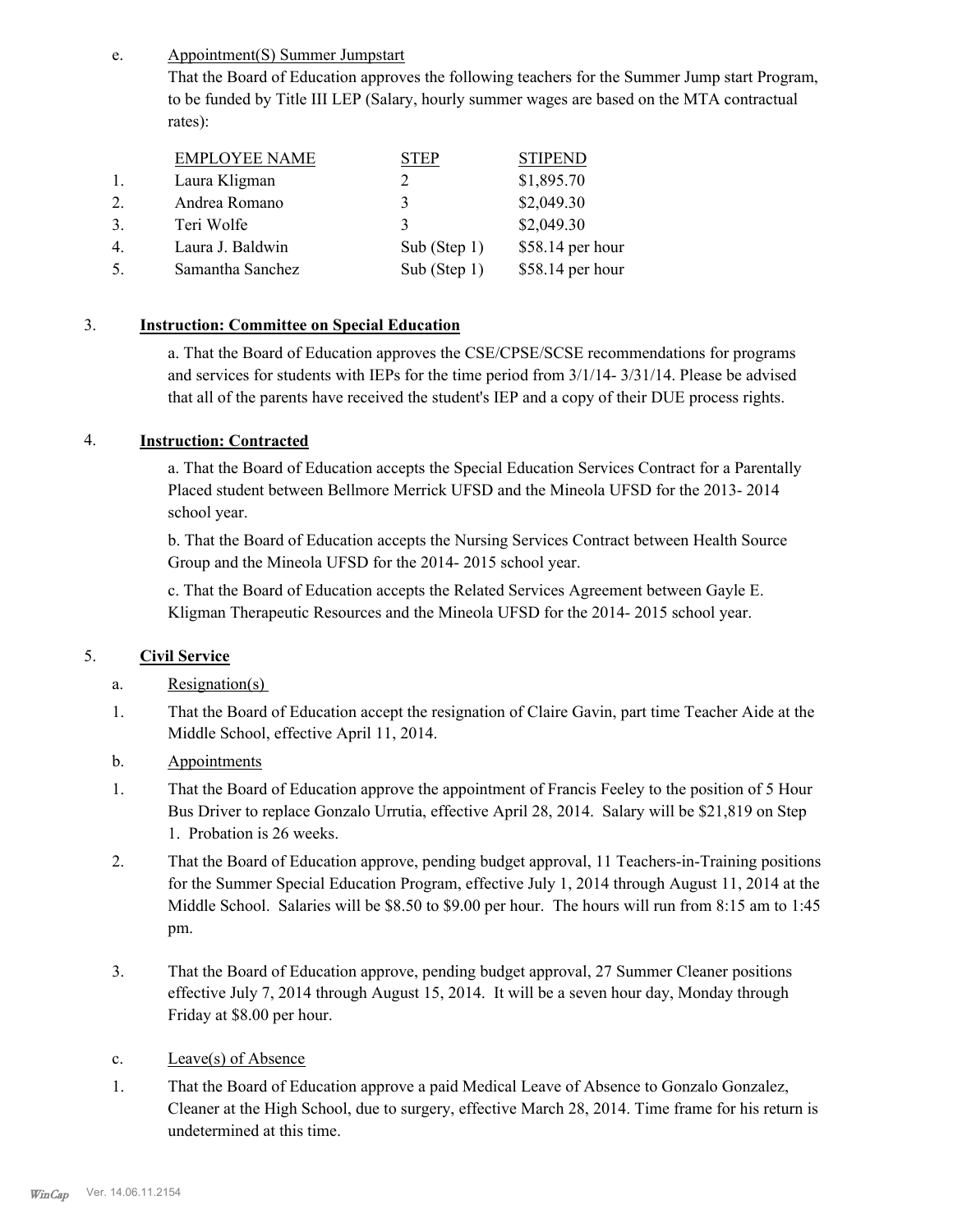- d. Civil Service: Other
- That the Board of Education accept the letter rescinding the retirement of Marie DeSpirito, Stenographic Secretary at the High School, effective June 30, 2014. 1.

#### 6. **Business /Finance**

# a. **Treasurer's Report**

That the Board of Education accepts the Treasurer's report for the period ending February 28, 2014 and directs that it be placed on file.

# b. **Approval of Invoices and Payroll**

That the Board of Education accepts the Invoices and Payroll for the period ending March 31, 2014

| $A/P$ Warrant #17 | March 12, 2014 | \$1,356,653.86 |
|-------------------|----------------|----------------|
| $A/P$ Warrant #18 | March 26, 2014 | \$283,352.09   |

# **TOTAL EXPENSES \$1,640,005.95**

PAYROLL # 17 & # 18

| General | \$4,022,687.16 |
|---------|----------------|
| F Fund  | \$67,192.53    |

# **TOTAL PAYROLL \$4,089,879.69**

# 7. **Other**

a. That the Board of Education approves the appointment of the following individuals to serve as Registrars and Inspectors at the Annual Election and Budget Vote held **Tuesday, May 20, 2014** at the hourly rate of pay, \$10.00:

#### **Chief Election Inspectors:**

Meadow Drive: **Eileen Alexander**  Jackson Avenue: **Carolina Macedo**

#### **Registrars:**

Meadow Drive: Madeline Cegelski, Rosetta Morris, Loretta Piotrowski, Robert Petraglia Jackson Avenue: Eugene Raffetto, Frank Iaquinto, Michael Coniglio, Gary Nelson

#### **Inspectors:**

Meadow Drive: Ann Marie Smith, Douglas Cegelski, Raymond Kwiatek, Lynn Clifford Jackson Avenue: Flore Rowe, Marie Encizo, Mary Ann Iaquinto, Karen Dombeck, Nora Coniglio, Marion Kessler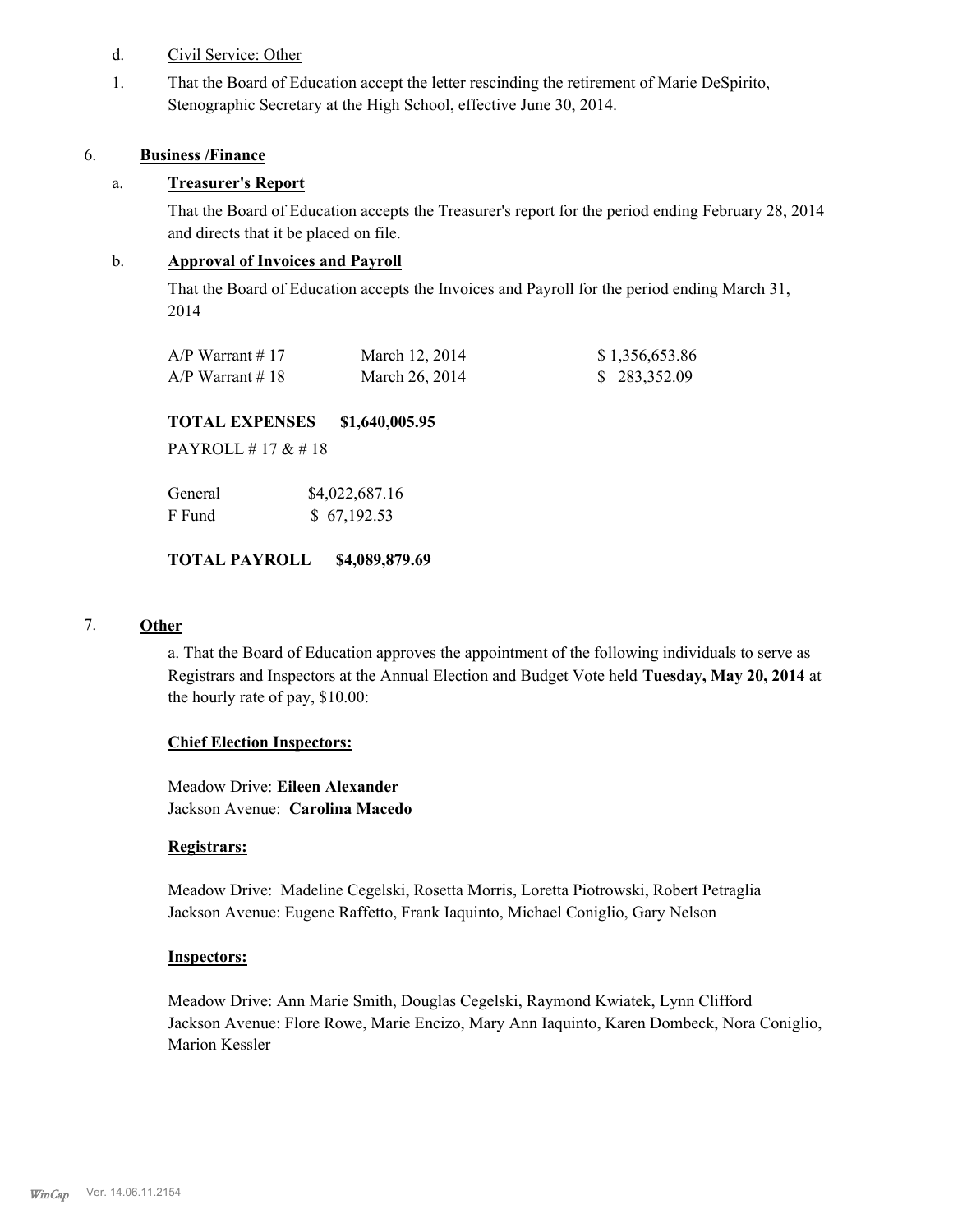NOTE: In the event that there should be a vacancy created in any of the positions of Inspector of Election or Registrar, the Superintendent of Schools is authorized to appoint a qualified voter of this District to fill such vacancy.

The Superintendent of Schools recommends the appointment of the following Registrar to serve on Registration Day, Tuesday, **May 6, 2014,** between the hours of 4:00pm to 8:00pm at the authorized rate of pay of \$10 per hour.

## Willis Avenue: **Eileen Alexander**

The Superintendent of Schools also recommends the appointment of : Eileen Alexander to open the Registration Books to the public on **Saturday, May 17, 2014** from 9:00am to 12:00 noon, at the same authorized rate of pay.

A one hour workshop will be given on **Monday, May 19, 2014** from 3:00pm to 4:00pm and the attending Registrars and Inspectors will be compensated at the hourly rate of \$10.00.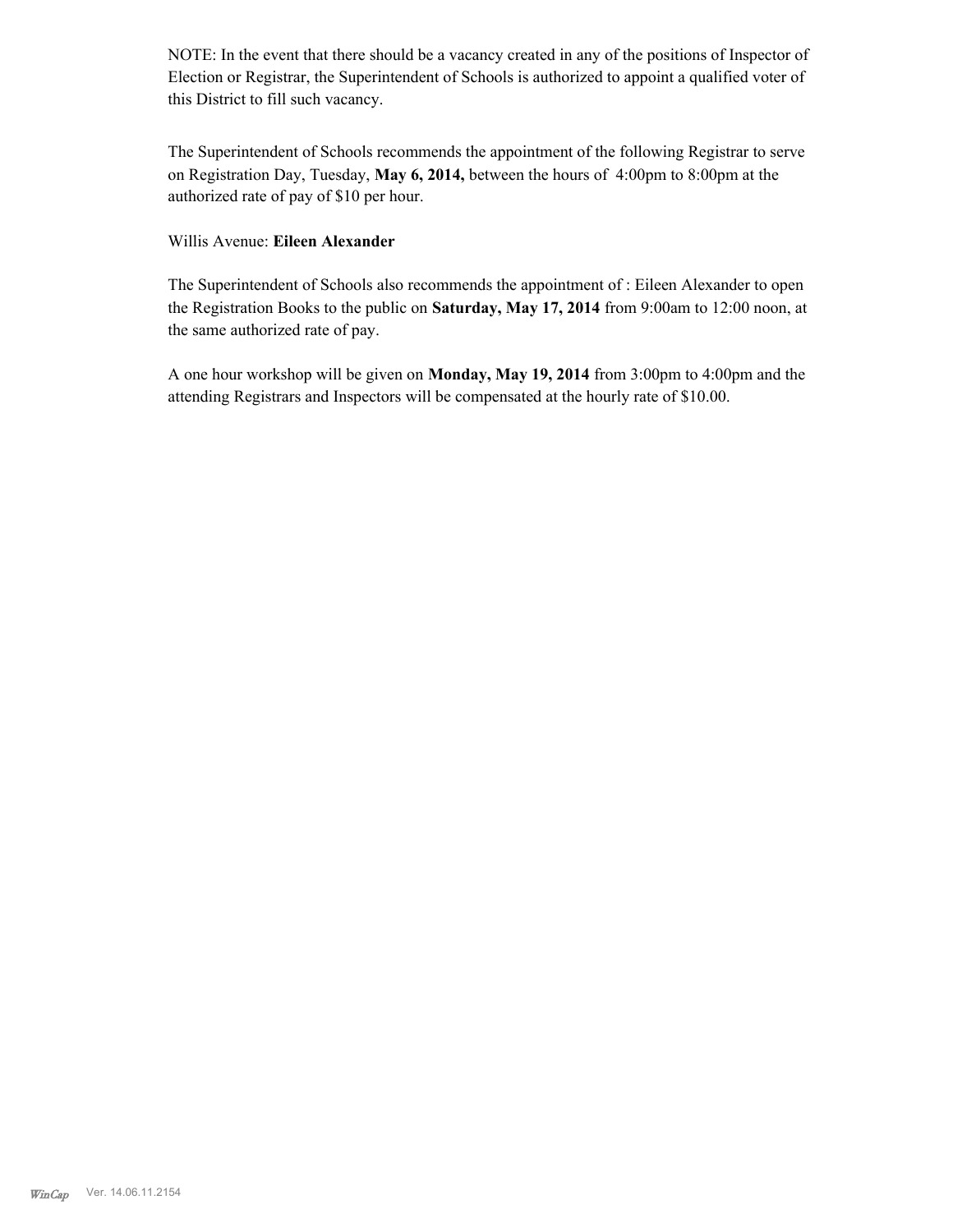# **K. Superintendent's Report**

Superintendent of Schools' Reports for 4/24/14 Presentations:

# 1. 2014/15 Budget

The Superintendent made this presentation prior to the Board vote on Resolution #54. \*This presentation can be found on the District website, on the Board of Education page, under the heading "presentations".

The proposed budget for the 2014/15 school year is \$87,799,041, with a budget to budget increase of 1.92%. The proposed levy is 1.46%, which is achieved through the use of \$250,000 of fund balance from the teacher contract settlement. The Superintendent reminded everyone that this is the last year in which these funds will be available. The following are some of the Budget Highlights:

Educational: All current educational and co-curricular programs will continue. The District will continue the expansion of the technology program- virtualization of servers and desktops. Dr. Nagler stated that the technology plan will be presented on May 8th.

Curricular Enhancements: Expand existing pre-k program to 5 day 1/2 day for all students; outsource UPK to offer 54 full day seats. There will be a lottery on 5/8 for these spots. Expand dual language into Jackson and create a Spanish immersion program at Meadow Drive. Continuation of pre-k through grade 2 Kid Knowledge hands on science program. The Superintendent added that the June 5th meeting will be held at either Jackson Avenue or the Middle School for a 3D demonstration. There will be a continuation of science laboratory for grades 3-7, Kids Knowledge. Expand ipads in K-2 in classroom centers (this will be accomplished with use of the management efficiency grant).

Operational: Vehicles- continue 5 year Bus Replacement plan- 2 large buses will be replaced as well as a new truck for facilities including a new plow and sander (this will be done without an increase in the budget). Facilities Upgrade- new seats and flooring in MS auditorium; new public address system at Hampton; expand District wide monitoring to include water, temperature and boiler alerts; electrical upgrades at Hampton; air conditioning for non-instructional spaces at Meadow, Hampton and Jackson; maintain a 4% fund balance.

Equipment: \$217,000 is allocated for equipment and some items included are: new gym padding for Meadow Drive, new furniture for pre-k rooms, new equipment for HS science research laboratory, tire replacement equipment for bus garage, replacement desk and chairs district wide, spin cycles for the high school fitness center, musical instrument replacement and computer hardware.

The Superintendent stated that this is the 7th year in a row that the District has proposed a budget at or below 2.5%. This budget is the 6th lowest in the county.

The Superintendent asked the Board if there were any questions or comments. Mr. Hornberger asked for clarification of expanding the dual language program into Jackson. The Superintendent stated that they will continue the same program offered at Hampton to one class. All other students will have Spanish by a Spanish teacher and eventually all will have spanish immersion. Ms. Matzer asked if a child who was not in the class at Hampton, could request to be part of the class. The Superintendent stated that parents had been asked to commit to the program from K-4. Mr. Barnett asked if another child could opt into the class at Jackson and the Superintendent stated that it is unlikely that a native English speaker would opt-in. Ms. Navarra stated that she was happy to see that the MS auditorium will be getting new seats. Ms. Napolitano asked about the ipads, which are being purchased through use of the management efficiency grant, will eventually be part of the technology plan. Dr. Nagler stated that there will always be enough to replenish 200